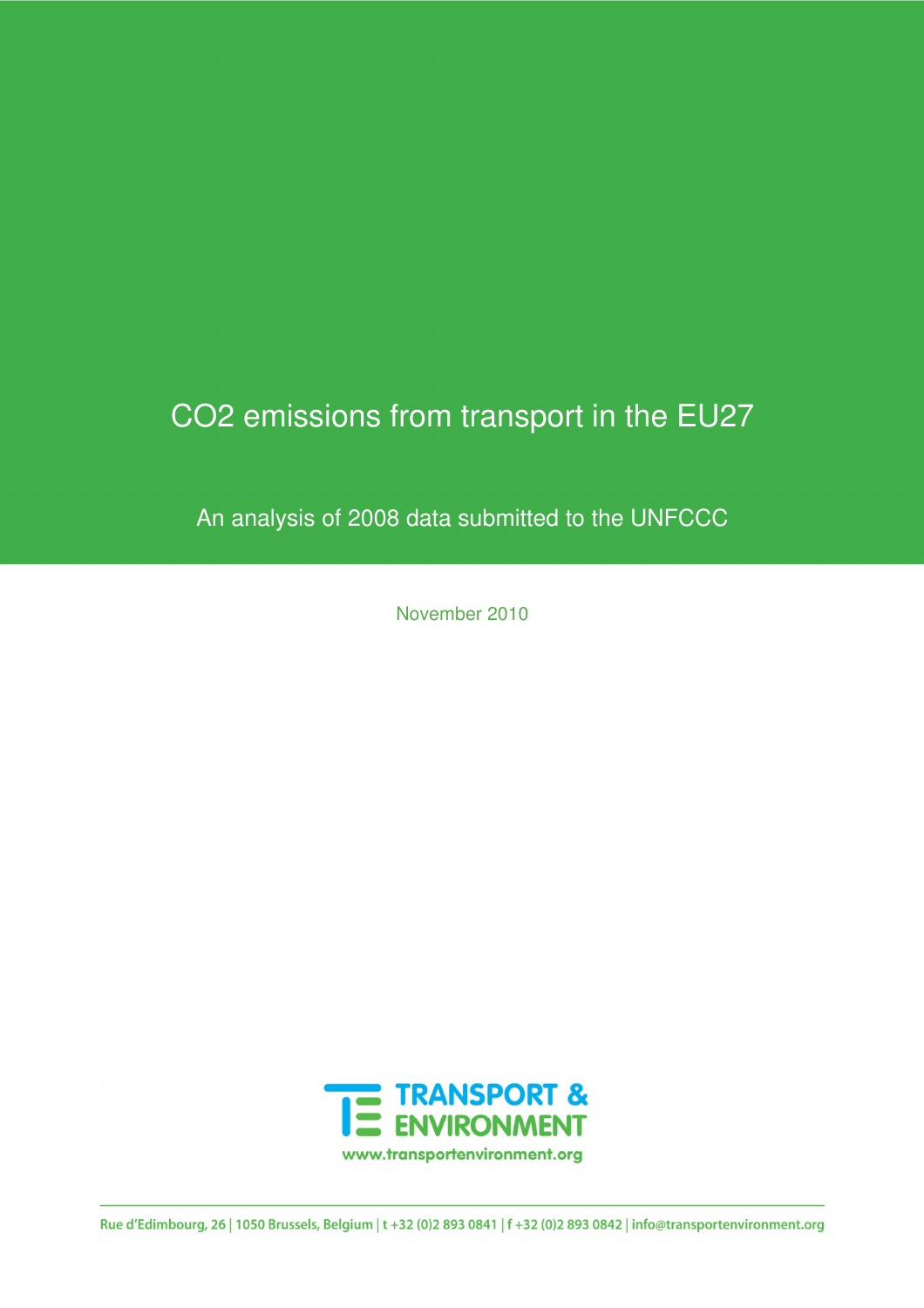CO2 emissions from transport in the EU27 An analysis of 2008 data submitted to the UNFCCC

August 2010

© 2010 European Federation for Transport and Environment (T&E)

**Contact**  info@transportenvironment.org

**Editeur responsable** 

Jos Dings, Director

**T&E – European Federation for Transport and Environment AiSBL**  Rue d'Edimbourg, 26 | B-1050 Brussels | Belgium www.transportenvironment.org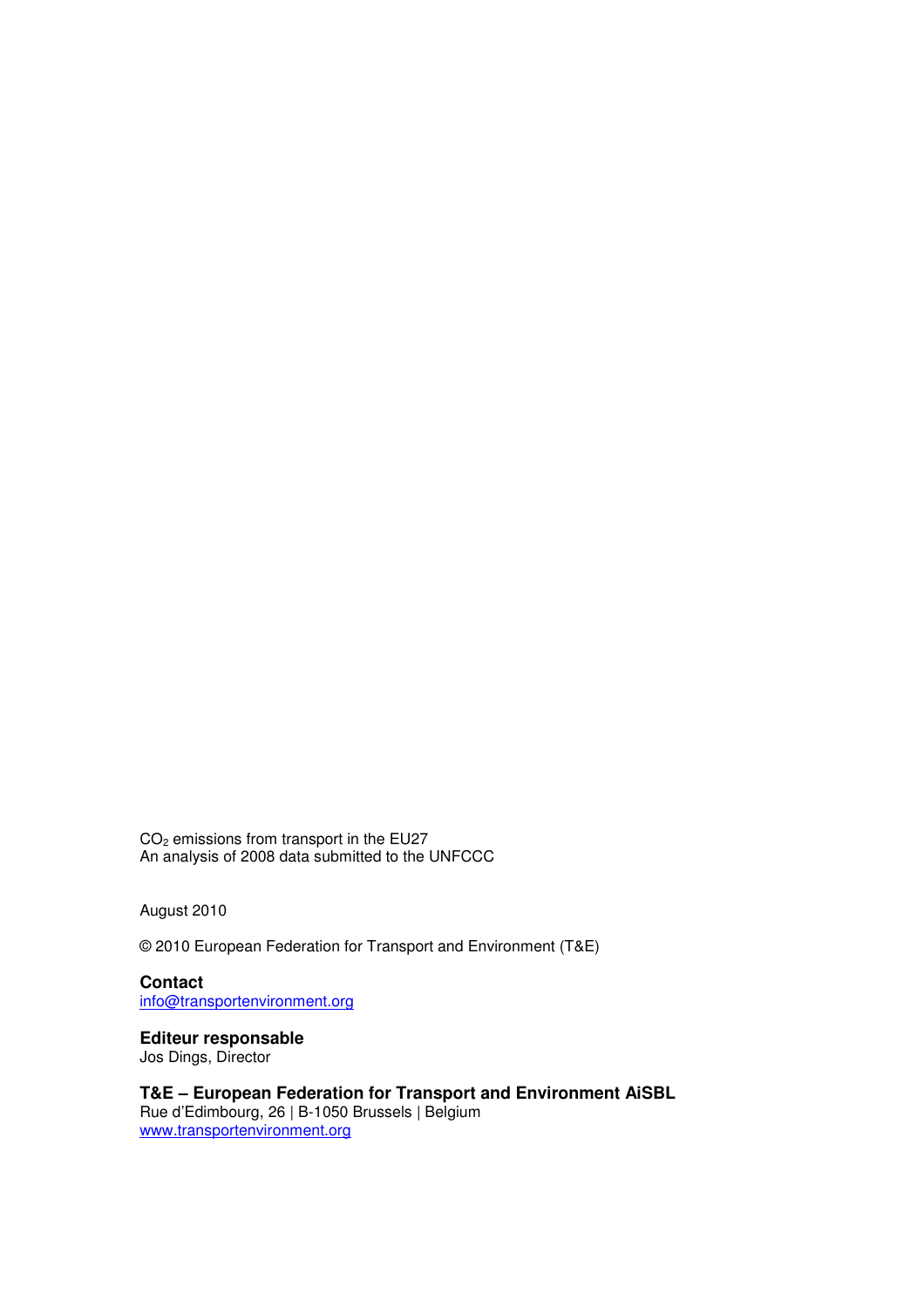#### **Summary**

This note is written as a complement to the annual submissions to the UNFCCC on the EU's greenhouse gas emissions. These submissions are compiled by the EEA on the basis of the date from the 27 EU Member States.

We wrote this complement because of the continuing confusion over the contribution of the transport sector to the EU's  $CO<sub>2</sub>$  emissions. This confusion arises because the EEA's figures usually leave out emissions from international shipping and aviation (so-called 'bunkers'). The Kyoto Protocol is to blame for this; it does not allocate the emissions from these two sectors to individual countries, and therefore EU-total figures also typically leave them out. This report includes bunker emissions, determined on the basis of fuel sales.

All figures in this note apply to  $CO<sub>2</sub>$  emissions in the EU27 and include emissions from international aviation and shipping, unless otherwise stated.

- Between 1990 and 2008, transport emissions increased by 34% while emissions from other sectors decreased by 14%. Compared with 2007 transport emissions decreased by 1.6% and those of other sectors by 2.2%.
- Consequently, the share of transport in total emissions rose further from 28 to 29%; in 1990 the share of transport was 21%;
- Emissions from international aviation and shipping (both outside Kyoto) have risen by 110% and 56% respectively. Emissions from aviation were unchanged in 2008, those of shipping dropped by 2.1% compared with 2007;
- In 2008 aviation and shipping accounted for  $7.0\%$  of total  $CO<sub>2</sub>$  emissions, and 24% of transport emissions. In 1990, these figures were 3.8% and 18% respectively.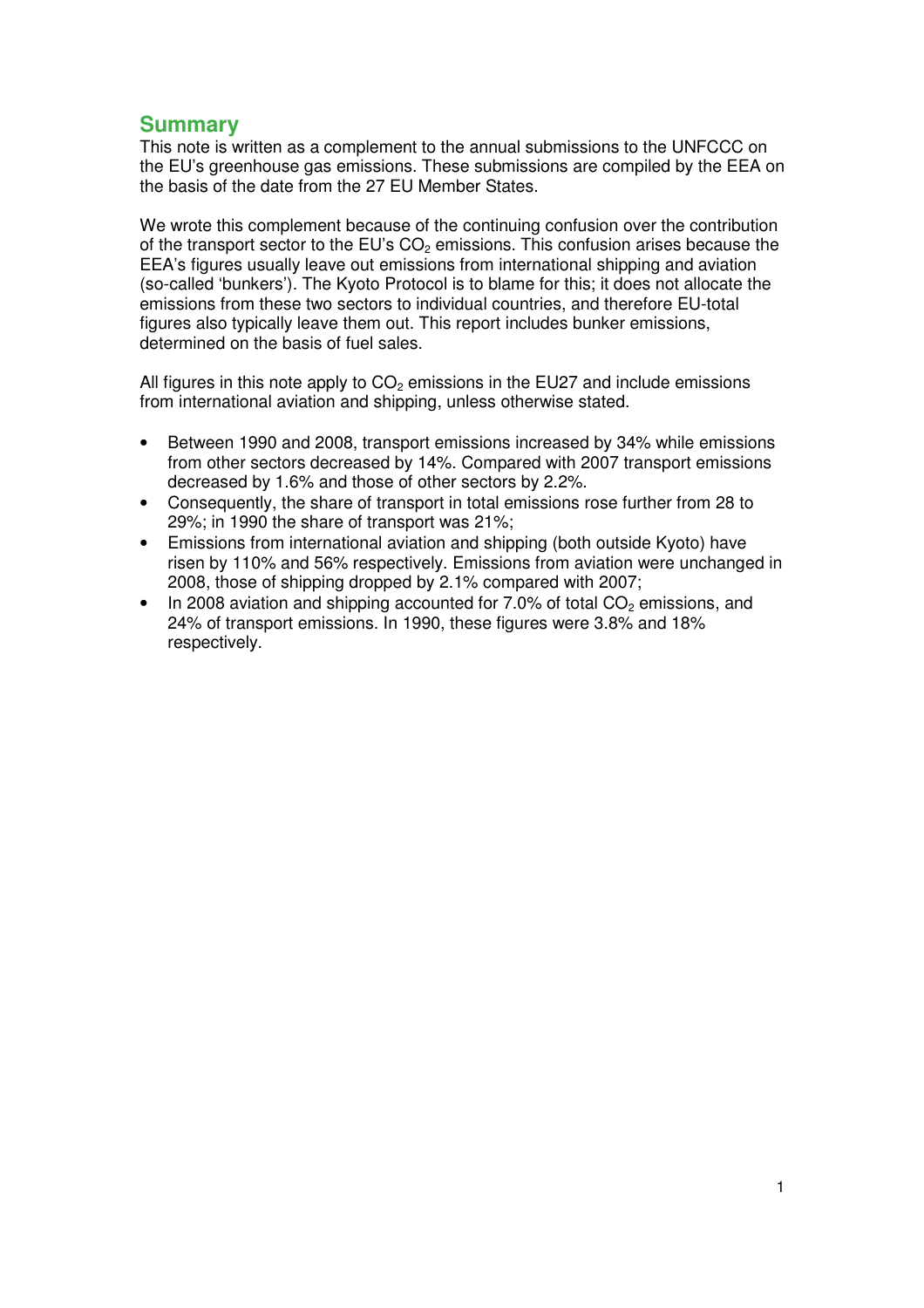## **Background**

The European Community (EC), as a party to the United Nations Framework Convention on Climate Change (UNFCCC), reports annually on greenhouse gas (GHG) inventories within the area covered by its Member States. The 2008 inventory was published in May 2010 (EEA, 2010).

T&E has published this short paper to clarify the climate performance of the transport sector, also including the developments of international 'bunkers' (international aviation and shipping) which are not covered by the Kyoto Protocol and hence not officially reported to the UNFCCC. The exclusion of international bunkers often leads to an underestimation of the contribution of the transport sector to climate change.

#### **Developments 2007-2008**

 $CO<sub>2</sub>$  emissions in the EU under the Kyoto Protocol have decreased by 2.1% between 2007 and 2008, both including and excluding bunkers. Emissions from non-transport sectors decreased by 2.2%, while transport emissions declined by 1.6%. Consequently, the share of transport in overall EU  $CO<sub>2</sub>$  emissions grew from 28 to 29%.



# **Developments 1990-2008**

Without taking bunker emissions into account, the EU's total  $CO<sub>2</sub>$  emission compared to 1990 have decreased by 7.1%.

However, if bunker fuel emissions are taken into account the reduction is only about half that figure (3.9%).

These figures are the result of a decrease in non-transport emissions of 13.6%, and an increase of transport  $CO<sub>2</sub>$  emissions by 33.7%.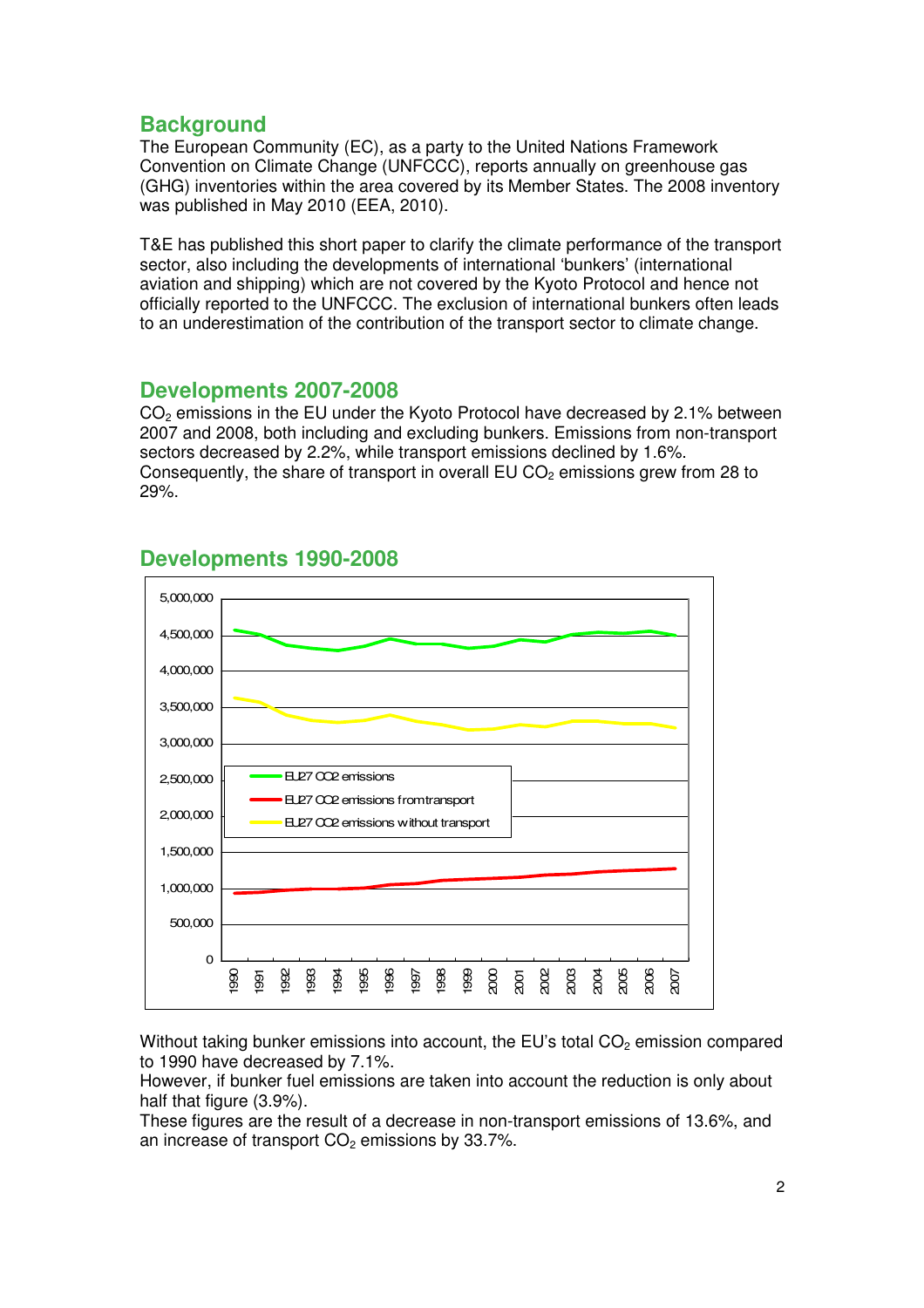## **Share of transport in total**

The share of the transport sector's emissions has been continuously growing, from 21% in 1990 to 29% in 2008.

Excluding international bunkers, the contribution of transport grew from 17% in 1990 to 23% in 2007.

#### **Growth and share of international aviation and shipping**

International bunkers play an important role in the increased share of the transport sector in overall emissions. Emissions from international aviation and shipping have been growing at higher rates than those of transport as a whole.

The following figures present the evolution of international aviation and shipping  $CO<sub>2</sub>$ emissions since 1990.

Emissions from international aviation more than doubled between 1990 and 2008 (growth of 110%), with a stabilisation in 2008. The average annual emission growth since 1990 has been 4.2%.

Emissions from international maritime transport have increased by 56% since 1990, with a decrease of 2.1% in 2008 compared with 2007. Average annual emission growth since 1990 has been 2.5%.

The share of emissions from bunkers in the total continues to increase. In 2008 they grew from 6.9 to 7.0% of the total, and from 24.3 to 24.4% of EU transport  $CO<sub>2</sub>$ emissions. In 1990, these figures were 3.8% and 18% respectively.

#### **Note: non-CO2 emissions**

This report only considers  $CO<sub>2</sub>$  emissions, although both transport and other sectors also emit other gases and have other impacts on the climate than just those of  $CO<sub>2</sub>$ .

Under the Kyoto Protocol, Parties should include 5 other greenhouse gases in their reporting: CH4, N2O, HFCs, PFCs, and SF6. These emissions are also included in the EEA report on which this briefing is based.

But in the case of transport, the 'six gases' do not include most of the non- $CO<sub>2</sub>$ impacts. Besides  $CO<sub>2</sub>$ , the main contributions of transport to climate change are ozone (both at ground level and in the troposphere), sulphur dioxide, particle emissions, and, in the case of aviation, contrails and cirrus clouds.

In particular the climate impact of aviation is relatively well studied. On a worldwide basis the contribution of aviation to man-made radiative forcing in 2005 was 4.9%, with a bandwidth of 2 to 14%. The 4.9% is 2.8 times the contribution of  $CO<sub>2</sub>$  alone<sup>1</sup>.

However, the EU does not officially report these non- $CO<sub>2</sub>$  impacts. In order to avoid confusion, therefore, this report has exclusively focused on CO<sub>2</sub>.

 $\overline{a}$ <sup>1</sup>Lee, D.S., et al., Transport impacts on atmosphere and climate: Aviation, Atmospheric Environment (2009), doi:10.1016/j.atmosenv.2009.06.005